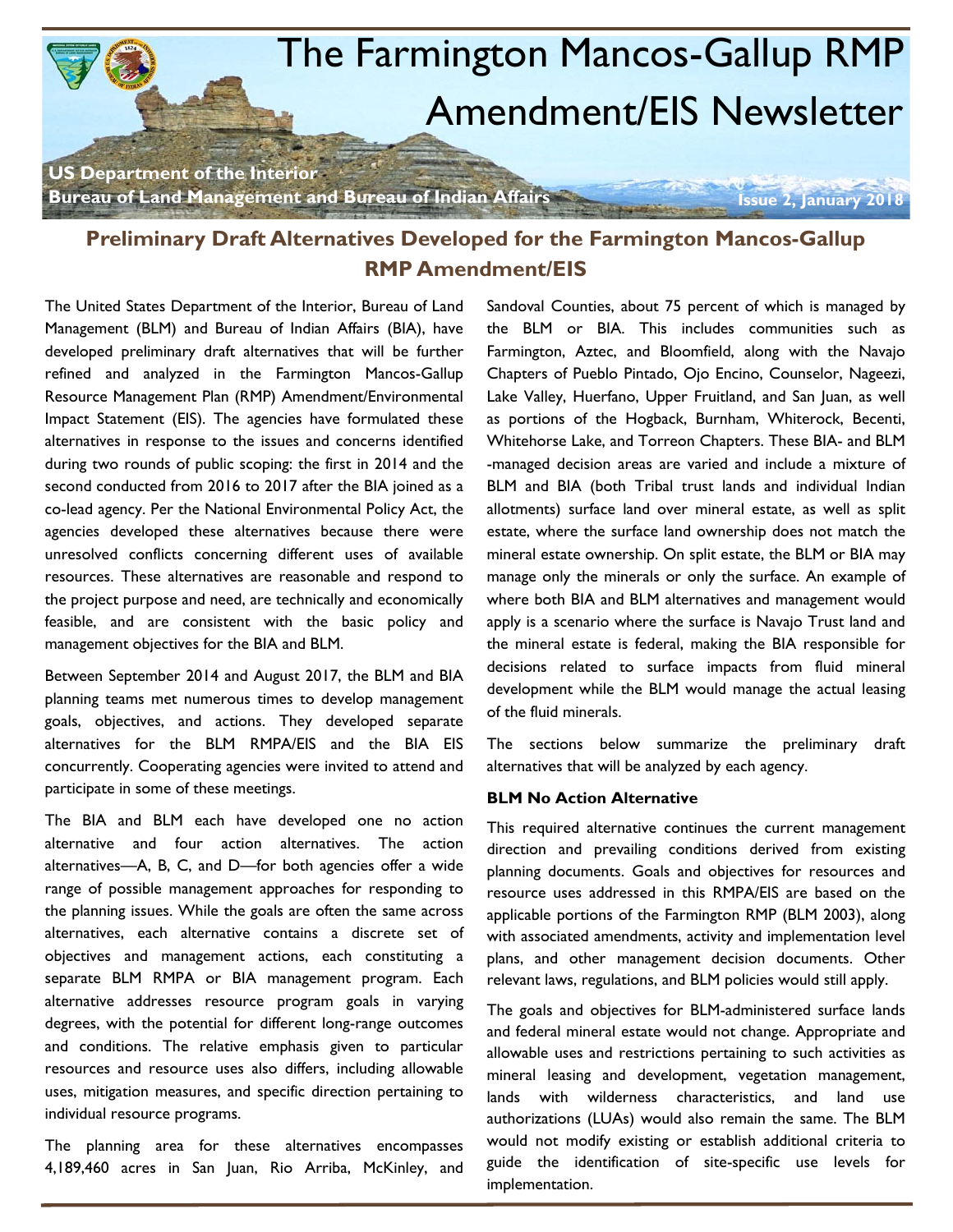## **BLM Alternative A**

BLM Alternative A focuses on managing and enhancing habitats in the BLM decision area. This alternative emphasizes returning ecological systems to a healthy condition and maintaining and enhancing the resiliency of healthy ecosystems. To achieve this desired future condition, Alternative A integrates adaptive management and prioritizes natural and nonrenewable resource programs. Goals and objectives focus on environmental outcomes achieved by sustaining relatively unmodified physical landscapes and natural resource values. This alternative would establish the greatest number and extent of specific measures designed to support natural ecosystems. Vegetation communities would be managed to create a diverse and resilient ecosystem. The BLM would manage all lands with wilderness characteristics to protect those characteristics as a priority over other multiple uses under this alternative. Appropriate and allowable uses and restrictions placed on fluid mineral leasing and LUAs would focus on minimizing impacts on natural resources.

#### **BLM Alternative B**

BLM Alternative B emphasizes the preservation and protection of the Chacoan and cultural landscapes unique to northern New Mexico, including cultural and paleontological properties. Management direction would recognize and expand existing uses and would accommodate new uses, consistent with protecting the Chacoan and natural landscapes in the BLM decision area. The BLM would manage all lands with wilderness characteristics to protect those characteristics as a priority over other multiple uses under this alternative. Vegetation communities would be managed to enhance the unique landscapes while sustaining and increasing native vegetation communities.

The appropriate development scenarios for allowable uses (such as mineral leasing and ROWs) would emphasize protection of the natural and cultural landscape and associated viewshed and soundscape. Appropriate and allowable uses and restrictions would emphasize social and cultural resources, while mitigating impacts on land health.

A suite of measures that form portions of Alternative B, which maximize protection of the Chacoan landscape, are based on proposals from various groups between 2010 and 2015, including The Wilderness Society, the National Trust for Historic Preservation, the Chaco Alliance, and the San Juan Citizens Alliance. These proposals expressed concerns about impacts of oil and gas development on CCNHP, the Great North Road, and other Chacoan sites. Specific impact concerns relate to viewsheds and night skies, noise, recreation experience, air quality, water quality, lands with wilderness characteristics, and Traditional Cultural Properties (TCPs). Proposals requested that the BLM prepare a Master Leasing Plan (MLP) for the Greater Chaco Landscape. Because there is no clear definition of this landscape, the BLM is not preparing a MLP as part of the RMPA. However, many of the measures suggested by these groups are included in Alternative B.

#### **BLM Alternative C**

BLM Alternative C focuses on a strategy that balances community needs and development while enhancing land health. This alternative places a particular emphasis on the Tribal and local perspective of the landscape and prioritizes resource development while minimizing impacts on the traditional, historic, socioeconomic, and cultural lifeways of the planning area. Goals and objectives focus on socioeconomics, human health and environment, traditional communities, recreation opportunities, and tourism.

The BLM would manage a smaller portion of lands with wilderness characteristics to protect those characteristics as a priority over other multiple uses under this alternative. Vegetation communities would be managed to facilitate traditional and historic uses of the vegetation while allowing for resource development. The appropriate development scenarios for allowable uses would emphasize resource use without disrupting surrounding communities.

#### **Next Steps**

The preliminary schedule below outlines major steps in the RMPA/EIS process and what happens at each step.

| <b>Public Scoping and Resource</b><br>Data Collection                                                           | <b>Alternative Development and</b><br><b>Draft RMPA/EIS Preparation</b><br>(We are here!) | Draft RMPA/EIS Publication                                                   | <b>Proposed RMPA/Final EIS</b><br><b>Preparation and Publication</b>                    | Records of Decision &<br><b>Approved RMPA</b><br><b>Preparation and Publication</b> |
|-----------------------------------------------------------------------------------------------------------------|-------------------------------------------------------------------------------------------|------------------------------------------------------------------------------|-----------------------------------------------------------------------------------------|-------------------------------------------------------------------------------------|
| Spring 2014-Summer<br>2017                                                                                      | Summer 2014-Spring 2018 Spring-Fall 2018                                                  |                                                                              | <b>Fall 2018-Spring 2019</b>                                                            | Spring-Fall 2019                                                                    |
| Conduct special studies<br>Host public scoping meetings                                                         | Use comments from public<br>scoping to develop<br>alternatives                            | Publish draft RMPA/EIS<br>Host public meetings                               | Review and incorporate<br>public comments on draft<br><b>RMPA/EIS</b>                   | Write and publish records<br>of decision                                            |
| Gather public comments<br>over two scoping periods<br>Publish scoping reports<br>summarizing public<br>comments | Analyze impacts of<br>alternatives                                                        | Accept public comments on<br>draft RMPA/EIS during 90-<br>day comment period | Publish proposed RMPA/final<br><b>EIS</b><br>30-day public review and<br>protest period |                                                                                     |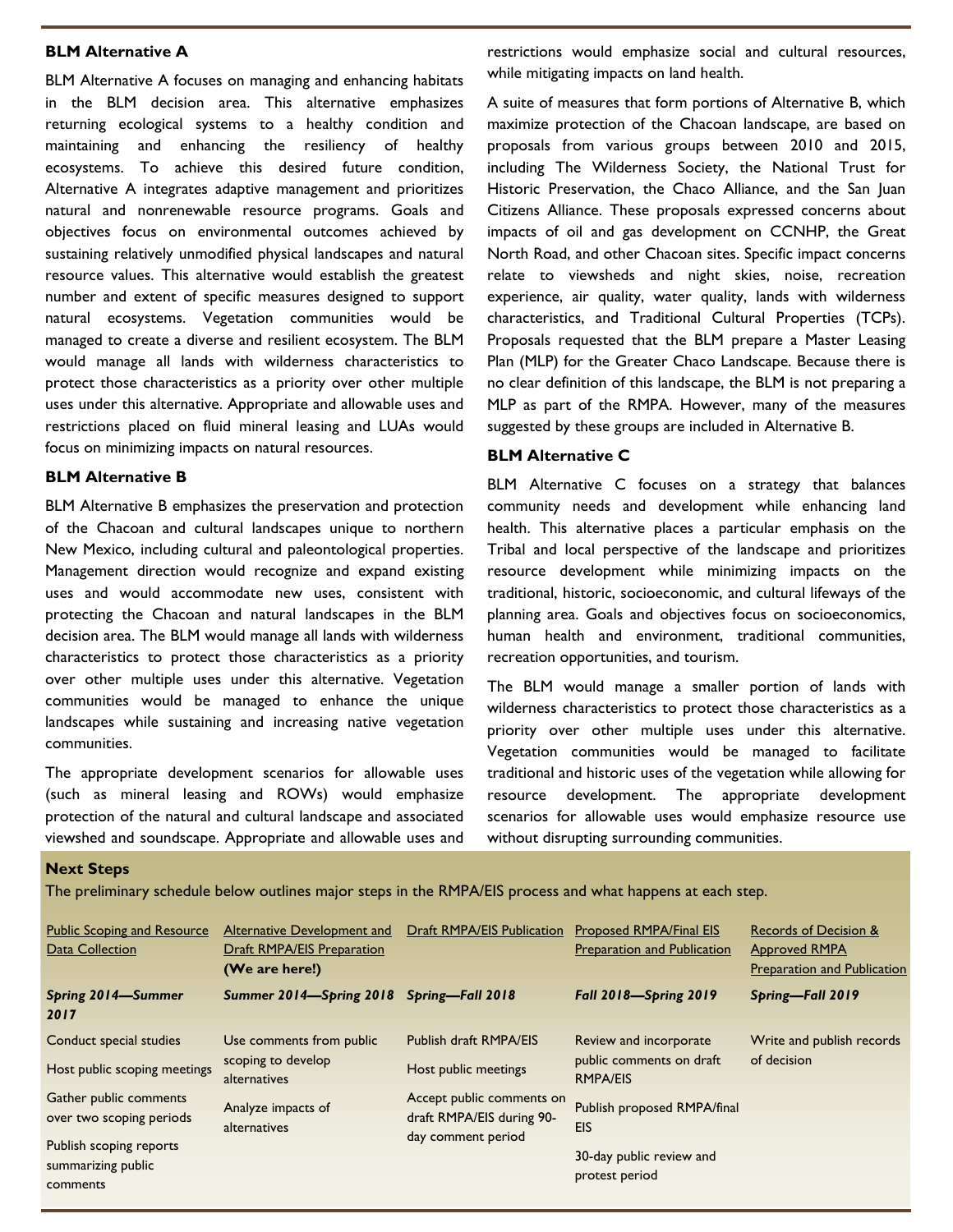# **BLM Alternative D**

BLM Alternative D focuses on maximizing resources that target economic outcomes, while sustaining land health. Management direction would promote development of fluid mineral resources and would accommodate new uses to the greatest extent possible. The BLM would not manage any lands with wilderness characteristics to protect those characteristics as a priority over other multiple uses under this alternative. Vegetation communities would be managed to sustain healthy conditions and to promote responsible commercial development.

The appropriate development scenarios for allowable uses would emphasize maximizing resource production, while maintaining the basic protection needed to sustain resources. Appropriate and allowable uses and restrictions would emphasize social and economic outcomes, while mitigating impacts on land health. The BLM would accept that there could be adverse effects on historic properties associated with the Chacoan landscape that may or may not be mitigated under Section 106 of the National Historic Preservation Act.

#### **BIA No Action Alternative**

In accordance with the Indian Affairs National Environmental Policy Act Guidebook (59 IAM 3-H; BIA 2012), the BIA is required to consider a no action alternative, which would continue current management, or business as usual. The BIA no-action alternative would continue present management direction from practices contained in existing laws, regulations, policies, and standards.

#### **BIA Alternative A**

BIA Alternative A focuses on protecting and enhancing natural environments while emphasizing protection of sensitive wildlife areas and ecological resources. This alternative would establish the greatest number and extent of specific measures designed to protect or enhance natural resource values. Appropriate and allowable uses and restrictions would focus on minimizing impacts on natural resources.

#### **BIA Alternative B**

BIA Alternative B emphasizes the preservation and protection of the cultural and natural landscapes unique to northern New Mexico, including cultural resources such as CCNHP. The appropriate development scenarios for allowable uses (such as mineral leasing) would emphasize protection of the natural and cultural landscape and associated viewshed and soundscape. Appropriate and allowable uses and restrictions would emphasize minimizing and mitigating impacts on natural, social, and cultural resources.

## **BIA Alternative C**

BIA Alternative C focuses on allowing development to occur in harmony with the traditional, historic, socioeconomic, and cultural lifeways of the planning area. This alternative places a particular emphasis on the Tribal and local perspective of the landscape and traditional lifeways, while prioritizing management with the fewest impacts on human communities from oil and gas development, such as increased traffic and crime or decreased human health, air, and water quality.

#### **BIA Alternative D**

BIA Alternative D focuses on making the most of resources that target economic outcomes, while protecting land health. Management direction would promote development of fluid mineral resources and would accommodate new uses to the greatest extent possible. The appropriate development scenarios for allowable uses would emphasize maximizing resource production and royalty income for the landowners—both Navajo Nation and Individual Indian landowners or allottees—while minimizing and mitigating impacts in surrounding communities.